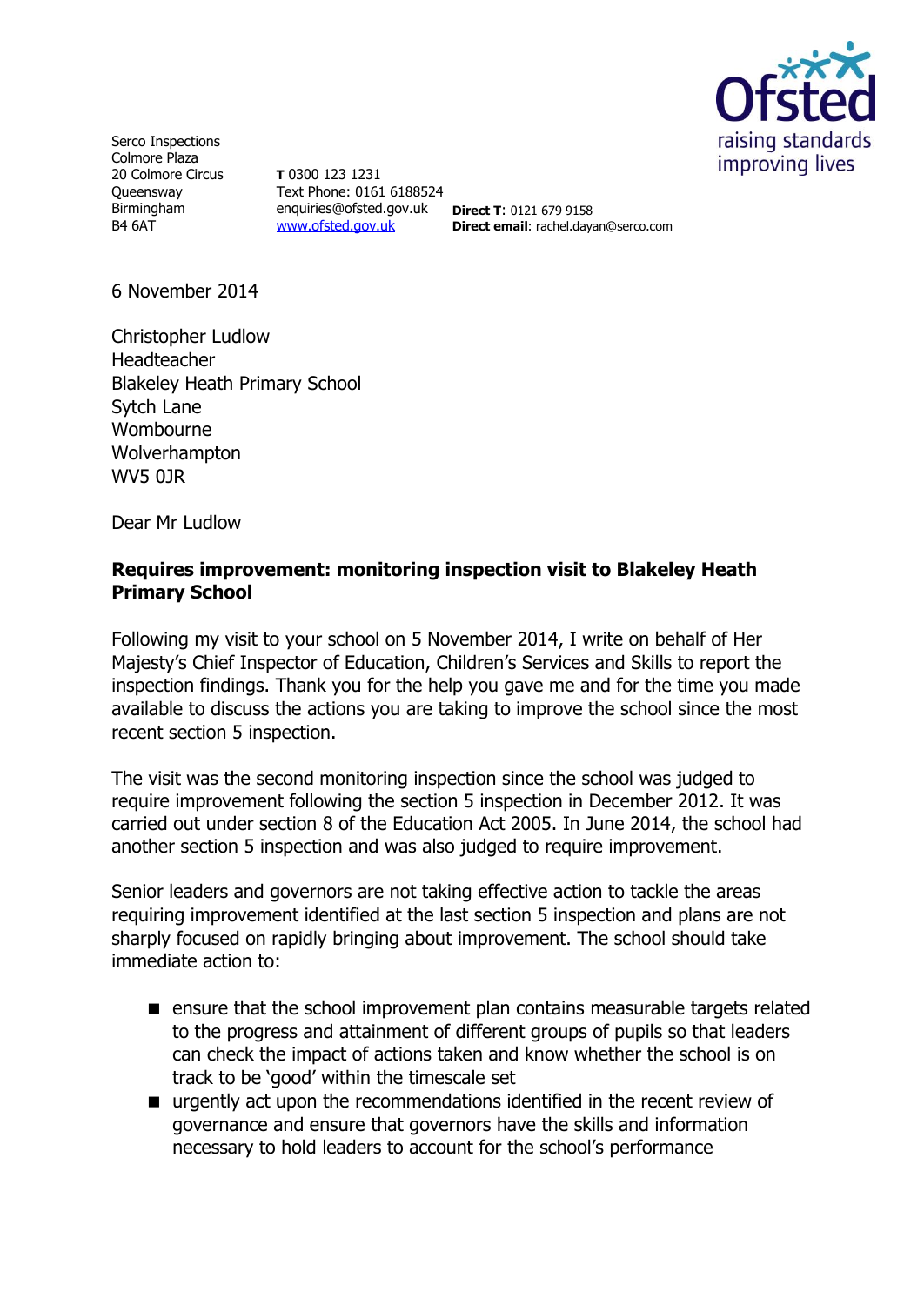

- **P** present information about pupils' achievement to governors clearly so that they can easily compare the school's performance to the requirements for 'good' achievement in the inspection handbook
- urgently act upon the recommendations identified in the recent review of the school's use of pupil premium funding and ensure that funding is used effectively to improve the achievement of eligible pupils.

# **Evidence**

During the inspection, meetings were held with you and other senior leaders, the Chair of the Governing Body and one other governor to discuss the actions taken since the last inspection. HMI also held a telephone conversation with a representative of the local authority and met with a group of pupils. A range of documentation was reviewed including written feedback to staff following checks on their work and the latest information about pupils' achievement. The school improvement plan was evaluated. You joined HMI on brief visits to classrooms to review pupils' learning and talk to pupils.

## **Context**

Since the last inspection there has been a review of governance and a review of the school's use of pupil premium funding. The Vice Chair of the Governing Body has recently resigned. Four governors have left and two new governors have joined the governing body. Governors have appointed a new deputy headteacher.

### **Main findings**

Since my previous monitoring inspection in July 2013, the pace of change has been too slow. As a result, the outcome of the most recent section 5 inspection in June 2014 came as a disappointment to you, the staff and the governing body. This is not to say that you have not been working hard and taking actions. However, you are not rigorously checking whether the actions have been successful. The school improvement plans do not contain measurable targets related to the progress and attainment of different groups of pupils. This means that leaders do not know whether the school is on track to be 'good' within the timescale set. This issue was raised as a point for further action at the monitoring inspection in July 2013. It has not been addressed quickly enough. This has hindered the pace of improvement.

Following the most recent inspection in June 2014, the local authority commissioned a review of governance. Governors have engaged fully and professionally with this. The report provides clear recommendations. Governors are using the recommendations to write an action plan. They have restructured committees in order to streamline and improve their effectiveness. A governors' working party has been formed to further support and challenge the school.

Governors are aware that they do not have a full understanding of the information on pupils' achievement. The local authority is providing effective support and training